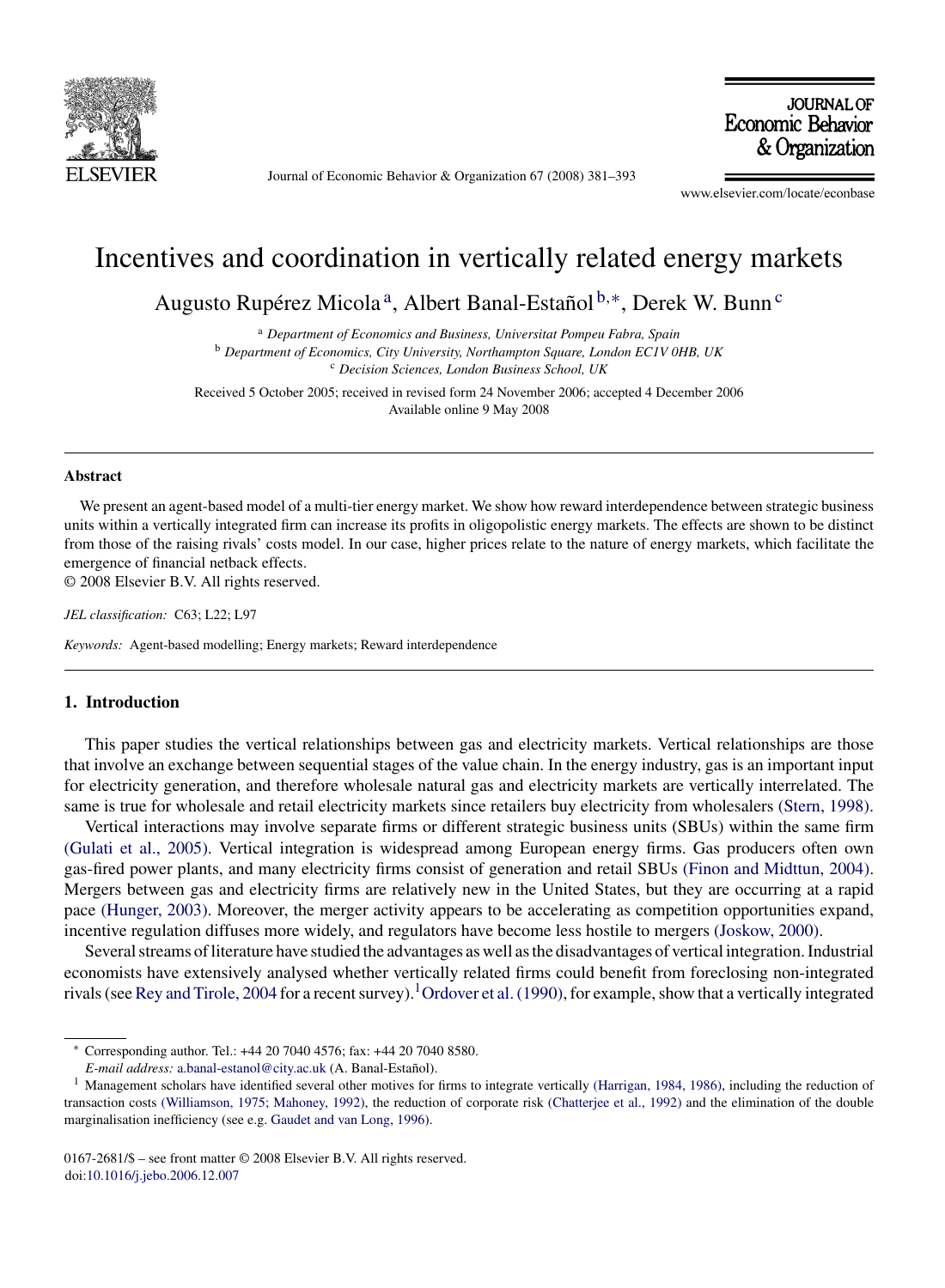firm in a bilateral duopoly may benefit from disadvantaging its downstream rival.<sup>2</sup> The argument runs as follows. If the upstream unit ceases to sell in the input market, its upstream rival will face less competition and raise prices. Higher input prices increase the costs of the non-integrated downstream rival. This firm is forced to reduce production and increase prices. As a result, the vertically integrated firm can increase profits by raising both its end-user market share and price.<sup>3</sup>

Studies of vertical relationships in energy markets (e.g. [Granitz and Klein, 1996; Bushnell et al., 2005\)](#page--1-0) often explain their findings using this foreclosure argument. However, its logic depends crucially on the firm's ability either to internalise transactions or to set an internal transfer price that is different from the external (input) market price. In practice, wholesale energy markets are often compulsory, so trading internalisation is not feasible. Moreover, the standard energy market mechanism is the uniform price auction, which seems to make differences between internal and external prices impossible at the outset. Thus, two of the main resting points of the foreclosure or raising rivals' costs logic are often not present in energy markets.

This paper introduces an agent-based simulation model of natural gas and electricity markets. We show how corporate incentives linking the strategic business units within a vertically integrated firm can increase prices in energy markets. The effects are shown to be different from those arising in the standard models of vertical foreclosure. In our case, higher prices are related to the existence of financial netback effects in energy markets.

Wholesale natural gas is often priced against wholesale electricity prices, which, in turn, are usually set with reference to retail tariffs. Industry players refer to this financial process as netback or spark spread pricing. The use of netback pricing is well documented in the energy markets literature (for an early discussion, see [Moxnes, 1987\)](#page--1-0) and suggests a sequential relationship between energy markets in which gas and electricity markets are cleared in a down-to-upstream sequence. This is in contrast to the Ordover et al.'s "physical flow" formulation, widely adopted by the foreclosure literature, whereby upstream prices are determined before those downstream.

Trading is not a simple sequential procedure in most industry supply chains, as it is often iterative and tentative before deals are struck, so that modelling it either way is an abstraction. However, in the energy case, there are good reasons to support netback pricing rather than the physical flow formulation. First, retail prices are generally fixed for longer periods of time than upstream prices. For example, in the UK, retail consumers cannot change supplier during the first 28 days of signing a contract, but upstream prices vary every half hour. Therefore, retailers and generators take downstream prices as given when trading in the wholesale market.<sup>4</sup> Second, electricity is non-storable, consumption and generation have to be balanced at all times, but end-users are free to choose volume. As a consequence, information on retail consumption volumes has to flow upwards in the supply chain via prices.<sup>5</sup>

In this context, it seems plausible that widely used vertical incentives should play a role on the determination of energy prices. The general reward system of an organisation influences the behavioural choices of its members. Bonuses tied to overall profits create incentives for cooperative behaviour both between individuals[\(Zander and Wolfe,](#page--1-0) [1964; Wageman and Baker, 1997\)](#page--1-0) and across departments within a firm [\(Petersen, 1992; Kretschmer and Puranam,](#page--1-0) [in press\).](#page--1-0) For individuals, the more interdependent the task, the more interdependent the reward system should be (Wageman and Baker) because it results in a positive relationship between effectiveness of the integrative devices and organisational performance [\(Lawrence and Lorsch, 1967\).](#page--1-0) For firms, the importance of cooperation between SBUs grows with their interdependence [\(Gulati and Singh, 1998\)](#page--1-0) and the higher the inter-unit synergies, the more useful the collaborative incentives are (Kretschmer and Puranam). Collaborative incentives, however, not only encourage

<sup>&</sup>lt;sup>2</sup> [Salinger \(1988\), o](#page--1-0)n the other hand, analyses whether vertical integration leads to higher or lower prices in a successive oligopoly setting.

<sup>&</sup>lt;sup>3</sup> Ordover et al. assumed that the vertically integrated firm can commit to limit its supplies to the downstream rivals and that the upstream competitor can charge only linear prices. Several authors have relaxed some of their assumptions. In particular, [Choi and Yi \(2000\)](#page--1-0) and [Ma \(1997\)](#page--1-0) dispense in different settings with the commitment assumption, although not with the linear pricing one. Allowing for a broader set of tariffs, [Hart and Tirole](#page--1-0) [\(1990\)](#page--1-0) show that vertical integration may also benefit the integrated firms if the upstream unit is more efficient than its competitors.

<sup>4</sup> In contrast, in other markets, one can argue that upstream producers fix their prices before downstream firms compete. In the typical example of a producer and a retailer, the retailer buys from the producer and then competes in the downstream market. As such, the downstream firm would take the upstream price as given (the item is already bought).

<sup>5</sup> In practice there are several cycles of this. Ahead of real-time, retailers will make forecasts of demand and seek to contract power to cover it. Generators will make forecasts of output and purchase fuels to cover it. In real-time, end-user demand is discretionary but at a preset fixed price. Retailers will have to cover imbalances between their contract and actual offtake at the spot electricity imbalance price, which is actually set slightly ex post depending upon what the system operator has to purchase in real-time to ensure system stability. Similarly, there will be real-time energy balancing in the gas network adapting to what the power stations have had to do.